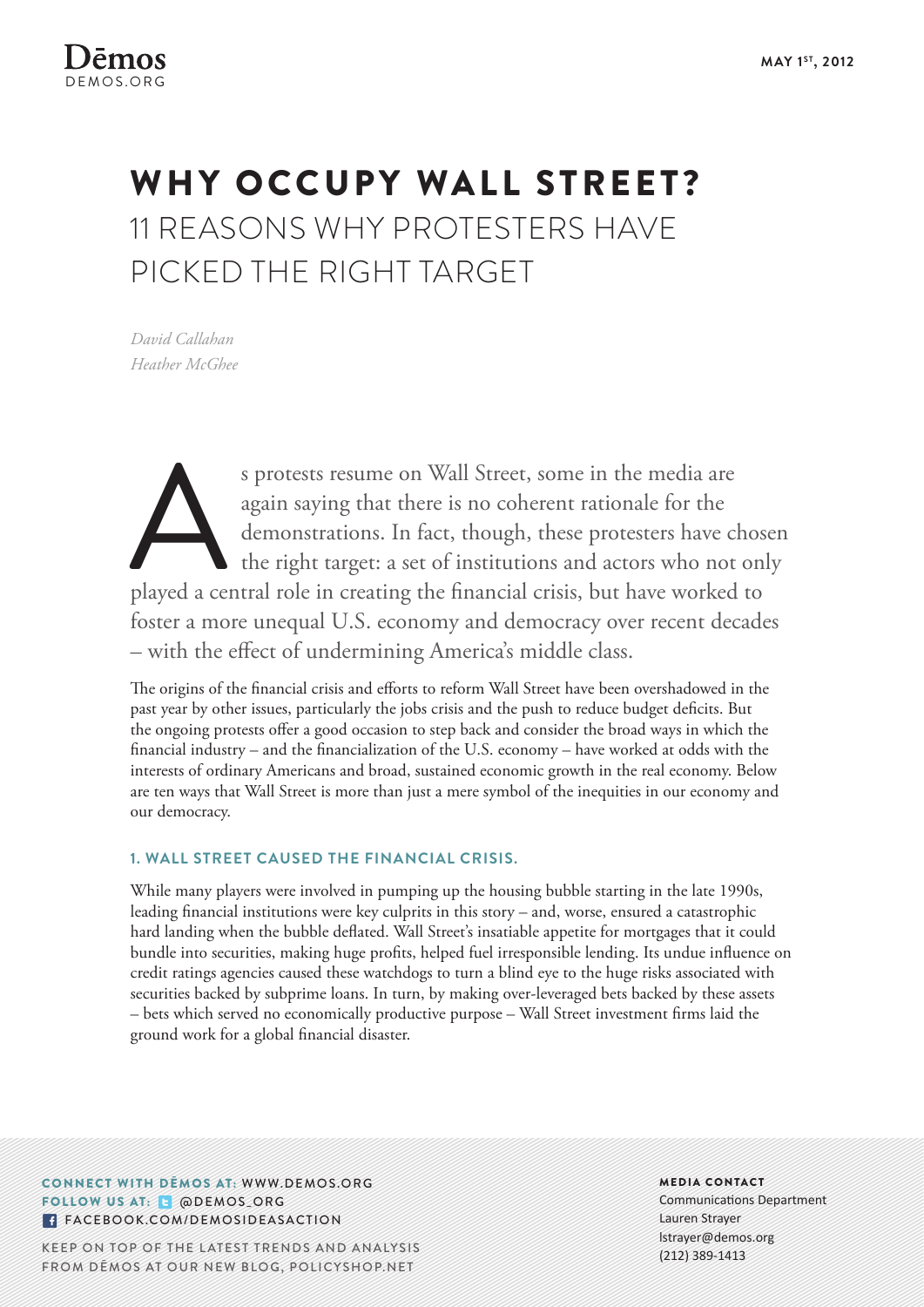#### **2. Wall Street's Priorities Hurt Workers and the Middle Class.**

A focus on "shareholder value" has trumped all other goals for the modern corporation since the 1980s – a shift that Wall Street helped usher in through a relentless search for profits that included leveraged buy outs, mergers and acquisitions, and private equity deals, as well as a more aggressive quest for short-term trading gains. This narrow focus on the bottom line has undermined American workers and the middle class by justifying any cost-cutting measures that can boost quarterly earnings, including foreign outsourcing, eliminating benefits, and busting unions. The uneven economic recovery of the past two years dramatically illustrates the growing disconnect between corporate profits and stock values, and the well-being of ordinary Americans. Even as corporate profits have hit record levels, the Dow has passed 13,000, and hedge fund managers have reaped multi-billion dollar paydays, high unemployment endures and earnings for most households have been stagnant. Most of the income gains of recent years have gone to the top 1 percent. Nearly all the forces typically blamed for rising inequality – globalization, new technologies, declining unionization – have had a more devastating impact on U.S. living standards thanks to Wall Street's imperative to put stock price above all else. The bottom line focus has also been devastating to the environment, giving companies a greater incentive to oppose any costs aimed at controlling how much they pollute.

# **3. Wall Street Employs K Street to Dominate Main Street.**

Spending nearly \$5 billion in political donations and lobbying over the past 15 years, the financial industry largely succeeded in writing its own rules, at the cost of protecting investors, consumers and – ultimately – the broader economy. Even after the financial crisis, Wall Street worked aggressively to resist common-sense regulations. According to OpenSecrets.org, the financial industry has spent [\\$756.4 million](http://www.opensecrets.org/lobby/top.php?indexType=c) on lobbying since the start of 2009 and \$246 million on campaign donations (not including spending by the U.S. Chamber of Commerce and Super Pacs). At the height of the legislative fight over financial reform in 2010, it was spending over \$1 million a day to [influence](http://www.opensecrets.org/lobby/indus.php?id=F&year=a)  [Congress.](http://www.opensecrets.org/lobby/indus.php?id=F&year=a) In addition, through its contributions to the Chamber of Commerce, the Club for Growth, and conservative think tanks like the Heritage Foundation, Wall Street institutions and leaders have helped bankroll a broader effort to [weaken regulatory safeguards](http://www.ombwatch.org/node/11718), derail laws to [improve](http://www.nytimes.com/2009/05/16/health/policy/16sick.html)  [working families' quality of life,](http://www.nytimes.com/2009/05/16/health/policy/16sick.html) and [undo our social insurance programs](http://www.heritage.org/research/reports/2011/04/how-to-transform-medicare-into-a-modern-premium-support-system). Among other things, Wall Street firms have bankrolled efforts to privatize Social Security - a shift that would benefit the financial industry while exposing Americans to major new economic risks.

# **4. Wall Street Greed Perverts Financial Markets.**

The main role of financial markets – in theory, anyway – is to mobilize and allocate capital in ways that foster economic growth and innovation. Increasingly, though, these markets have been turned into tools aimed at personal enrichment and Wall Street has lately compiled a troubling record of allocating vast amounts of capital to unproductive purposes in pursuit on short-term speculative gains. The dotcom boom of the 1990s channeled major wealth to unproven companies that later flamed out, while Wall Street's role in securitizing and peddling subprime mortgages led investors to unwittingly bankroll an unproductive – and ultimately, catastrophic – housing bubble. In both cases, Wall Street investment firms and traders scored huge gains while ordinary investors were left with major losses.

# **5. Wall Street Dodges Fair Taxes.**

The financial industry has aggressively resisted efforts to close the [carried-interest loophole](http://www.ctj.org/taxjusticedigest/archive/2010/05/new_ctj_report_will_the_carrie.php) that improperly treats income that hedge fund managers and private equity executives earn by investing *other people's money* as capital gains, allowing some of the largest paychecks collected today in America to be subject to the lowest tax rate. Wall Street is now lobbying against the "Buffett Rule" which would close this loophole and, more broadly, Wall Street money has played a central role in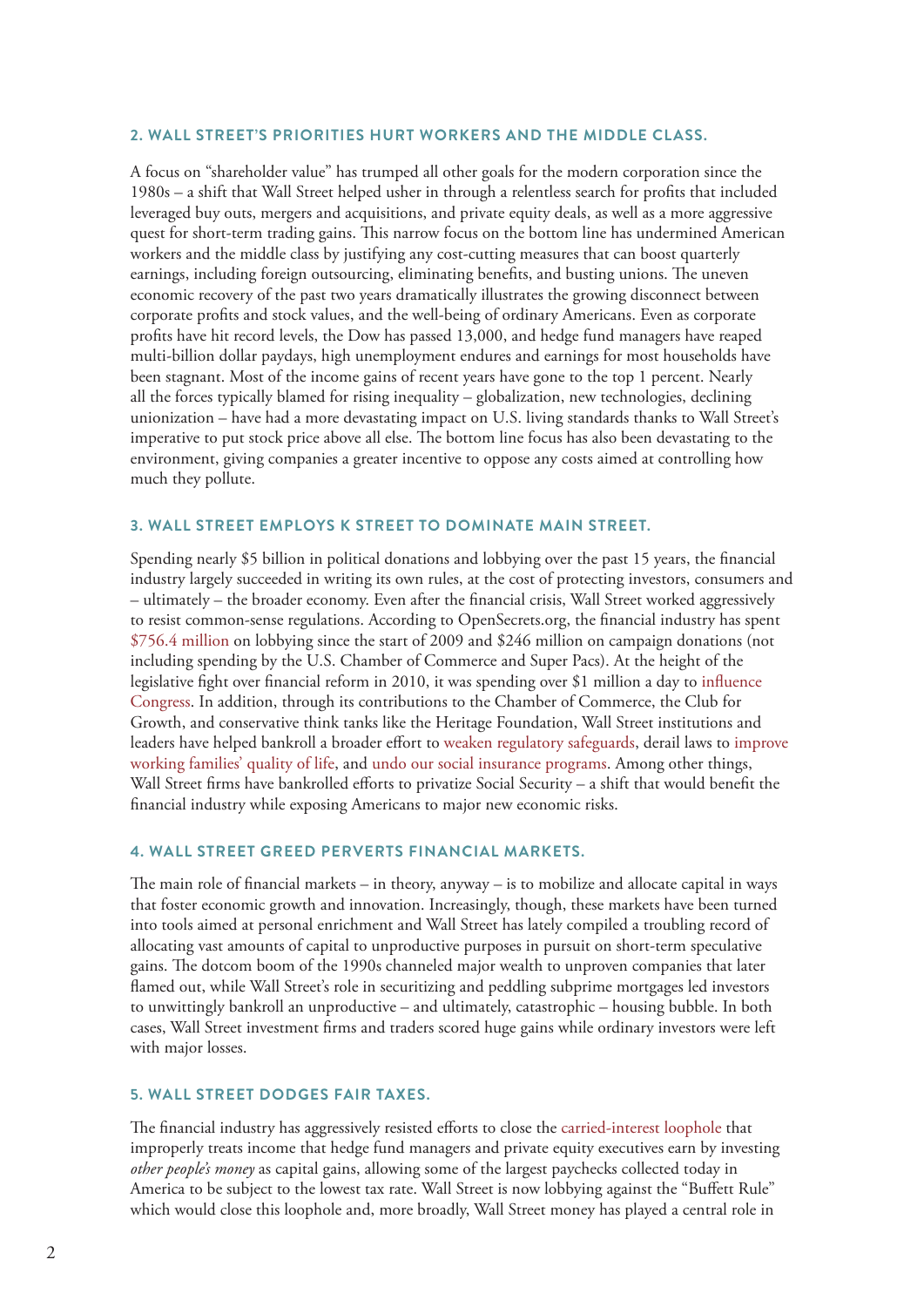[underwriting anti-tax groups](http://thinkprogress.org/politics/2010/06/26/104312/clubforgrowth-radical-sucess/) like the Club for Growth. In addition, Wall Street firms have engaged in systematic tax avoidance through the use of foreign subsidiaries to shelter income from U.S. tax rates. In 2008, for example, Goldman Sachs reported profits of over \$2 billion. Yet it had 29 subsidiaries located in offshore tax havens, and [paid federal taxes of just \\$14 million](http://businessagainsttaxhavens.org/wp-content/uploads/2010/07/TaxHaven.pdf) on those profits.

# **6. Wall Street Drives Pay Excesses.**

Since 1996 (the year finance overtook manufacturing as America's most profitable sector) [90 percent](http://www.stateofworkingamerica.org/pages/interactive#/?start=1996&end=2008)  [of income growth has gone to the top 10 percent of h](http://www.stateofworkingamerica.org/pages/interactive#/?start=1996&end=2008)ouseholds. Income from Wall Street has played an outsized role in this trend. Pay for Wall Street insiders has skyrocketed, with bonuses [increasing](http://www.osc.state.ny.us/press/releases/feb11/bonus_chart_2010.pdf)  [20 fold](http://www.osc.state.ny.us/press/releases/feb11/bonus_chart_2010.pdf) in just twenty years as average workers' pay stagnated. Average pay in finance is now [181](http://www.washingtonpost.com/opinions/rescuing-america-from-wall-street/2011/10/04/gIQAJGezLL_story.html)  [percent](http://www.washingtonpost.com/opinions/rescuing-america-from-wall-street/2011/10/04/gIQAJGezLL_story.html) that of the average private sector worker. But the excessive pay hasn't been limited to those who work on the Street. Stock market activity has inflated the pay of executives in the real economy as well, as more have come from tax-preferred capital income. The pay above and beyond a base salary for top 5 executives at all publicly-traded companies increased five-fold between 1992 and 2006, to over [\\$29 billion.](http://www.washingtonpost.com/opinions/rescuing-america-from-wall-street/2011/10/04/gIQAJGezLL_story.html)

## **7. Wall Street Has Devolved into a Casino.**

While investment banks used to make most of their money through working with real businesses, many shifted their focus to financial speculation starting in the 1990s. Technology enabled highfrequency trading, which mechanically leeches profit off of incidental stock price swings. Derivatives – which were initially designed to play a constructive role in reducing risk – became instruments of speculation so complex that even top financial executive didn't understand the outsized bets their firms were making. [The vast majority of derivatives trades](http://thinkprogress.org/economy/2010/04/29/173242/clinton-goldman/) in recent years have been naked bets by traders who have no interest in the underlying asset. How much has this come to dominate our financial markets? In just three days, speculators in the unregulated foreign exchange and interest rate derivative markets gamble more (*[\\$6.1 trillion per day](http://www.bis.org/publ/rpfx10.htm)*) than the entire U.S. economy can create in real goods and services in a year.

#### **8. Wall Street Loves Predatory Lending.**

Ever since Wall Street lobbying and influence helped deregulate financial services two decades ago, Americans' relationship to their lenders has grown increasingly toxic. Wall Street banks like Wells Fargo, Capital One, Citigroup and Chase all had subprime lending arms that targeted working-class communities with high fee and -interest mortgage loans, often just to refinance – and strip wealth from – existing assets. Beyond mortgages, Wall Street even finances usurious, 455 percent APR corner-store payday lending to the tune of [nearly \\$3 billion a year.](http://showdowninamerica.org/files/payday-final-091410.pdf) Wall Street has also managed to indenture America's next generation, with Wall Street-financed private student loans charging unlimited interest rates that can be as high as [18 percent.](http://projectonstudentdebt.org/files/pub/private_loan_facts_trends.pdf)

#### **9. Wall Street Has Not Been Held Accountable.**

Nearly four years after the financial crisis, not a single top Wall Street executive or trader has been accountable for criminal actions that help cause the crash. For example, while civil suits have turned up evidence that Wall Street firms knowingly deceived investors about the risks of mortgage-backed securities – a form of fraud – the U.S. Justice Department has not pursued any criminal cases against these firms or the executives who ran them. Settlements reached by the U.S. government with key figures involved in fueling the mortgage collapse, such as former Countrywide CEO Angelo Mozillo, have exacted insignificant punishment in comparison to the profits made – and have not involved any criminal charges or outright admission of wrongdoing. Meanwhile, Wall Street is bankrolling congressional Republicans who are try to gut the budget of the Securities and Exchange Commission and other watchdogs.